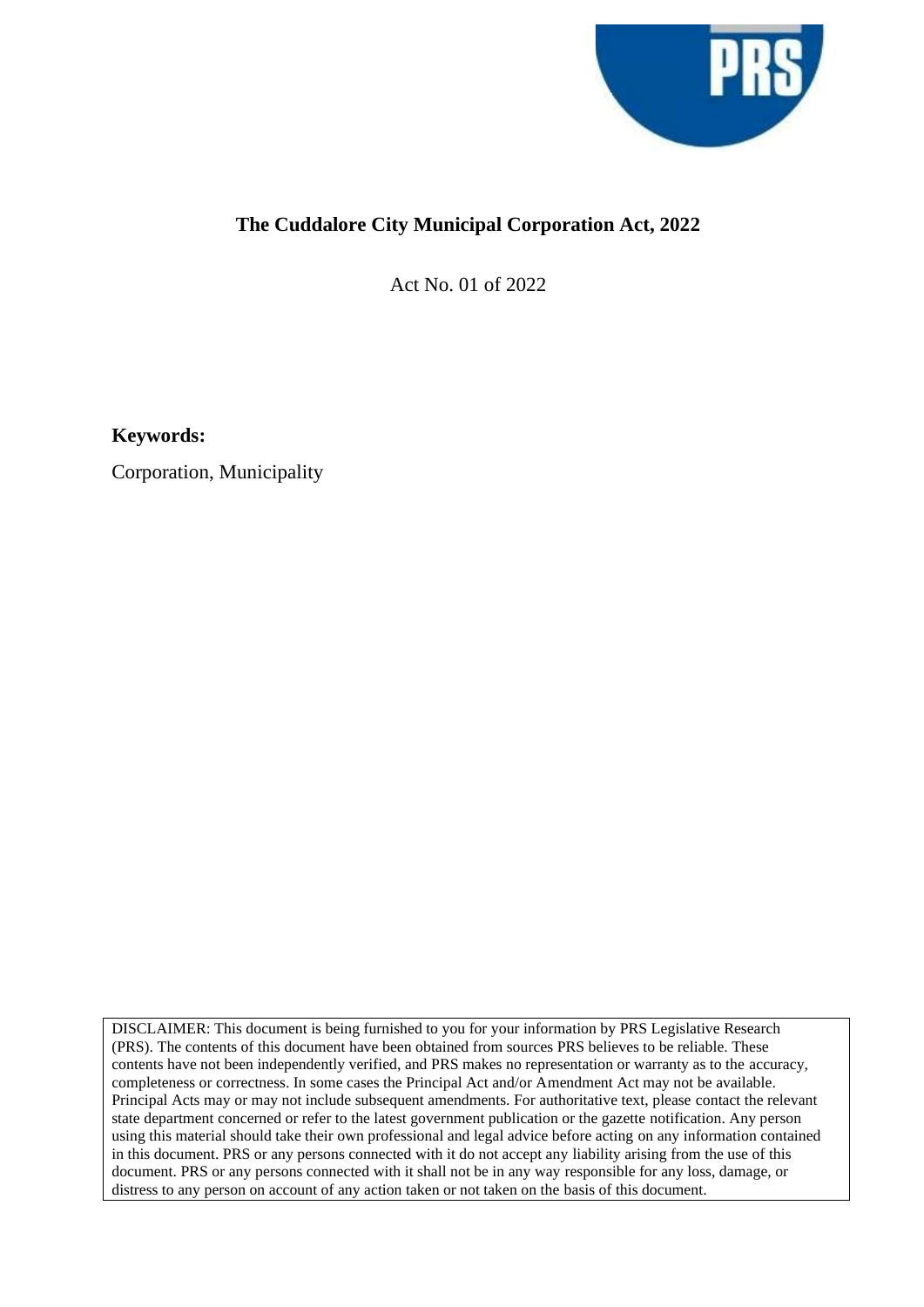The following Act of the Tamil Nadu Legistative Assembly received the assent of the Governor on the 21st January 2022 and is hereby published for general information: —

## **Act No. 1 of 2022**

## **An Act to provide for the Establishment of a Municipal Corporation for the City of Cuddalore.**

BE it enacted by the Legislative Assembly of the State of Tamil Nadu in the Seventy-second Year of the Republic of India as follows:—

1. (1) This Act may be called the Cuddalore City Municipal Corporation Act, 2022.

(2) It extends to the city of Cuddalore.

(3) It shall be deemed to have come into force on the 21st day of October 2021.

Short title, extent and commencement.

Definitions. 2. (1) In this Act, unless the context otherwise requires,—

(a) "city of Cuddalore" or "city" means the local area comprised in the Cuddalore municipality and includes any local area which, after the date of the commencement of this Act, is included in the city but does not include any local area which, after such date of the commencement of this Act, is excluded from the city;

 (b) "corporation" means the municipal corporation of Cuddalore established under section 3;

 (c) "council" means the council of municipal corporation of Cuddalore;

(d) "Government" means the State Government;

 (e) "municipal council" means the municipal council of Cuddalore municipality;

(f) "municipality" means the Cuddalore municipality;

 (g) "Scheduled Castes" and "Scheduled Tribes" shall have the meanings, respectively, assigned to them in clauses (24) and (25) of Article 366 of the Constitution.

(2) All words and expressions used in this Act and not Tamil Nadu Act 25 of defined but defined in the Coimbatore City Municipal Corporation Act, 1981 (hereinafter referred to as the "1981 Act"), shall have the meanings, respectively, assigned to them in the 1981 Act.

Establishment of municipal corporation for

city of Cuddalore. and from such date of the commencement of this Act, a municipal 3. (1) With effect on and from the date of the commencement of this Act, the local area included in the Cuddalore municipality shall constitute the city of Cuddalore for the purposes of this Act corporation shall be deemed to have been established for the said city by the name of Cuddalore City Municipal Corporation:

> Provided that the Government may, from time to time, after consultation with the corporation, by notification, alter the limits of the city constituted under this sub-section so as to include therein or to exclude therefrom the areas specified in the notification:

1981.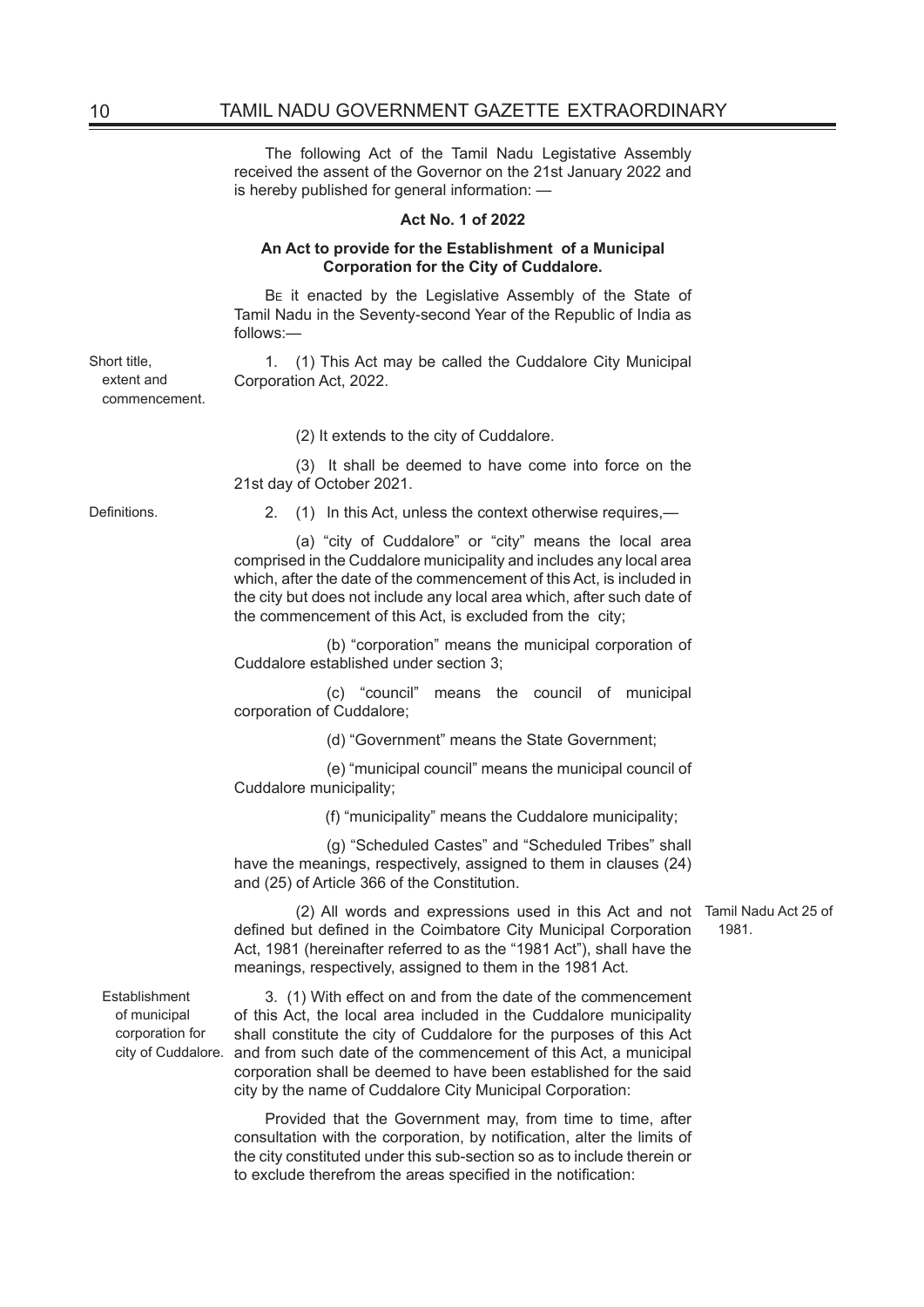Provided further that the power to issue a notification under this sub-section shall be subject to previous publication.

(2) The corporation shall, by the said name, be a body corporate, having perpetual succession and a common seal with power to acquire, hold and dispose of property and to enter into contracts and may by its corporate name, sue and be sued.

(3) The Cuddalore municipality, functioning immediately before the date of the commencement of this Act, shall be deemed to have been abolished from such date of the commencement of this Act.

4. The municipal authorities charged with carrying out the provisions of this Act shall be,—

(a) a Mayor;

Municipal authorities.

- (b) a council;
- (c) a standing committee;
- (d) a wards committee; and
- (e) a commissioner.

5. (1) Save as otherwise provided in sub-section (2), the Constitution of council shall consist of such number of councillors elected in the manner laid down in this Act as may be fixed by the Government, by notification, from time to time, so, however, that the total number of councillors of the council shall not exceed seventy two at any time.

council.

(2) The following persons shall also be represented in the council, namely:—

 (a) the members of the House of the People representing constituencies which comprise wholly or partly the area of the corporation and the members of the Council of States registered as electors within the area of the corporation;

 (b) all the members of the Tamil Nadu Legislative Assembly representing constituencies which comprise wholly or partly the area of the corporation.

(3) The persons referred to in sub-section (2) shall be entitled to take part in the proceedings but shall not have the right to vote in the meetings of the council.

(4) Seats shall be reserved for the persons belonging to the Scheduled Castes and the Scheduled Tribes in the council and the number of seats so reserved shall bear, as nearly as may be, the same proportion to the total number of seats to be filled by direct election in the council as the population of the Scheduled Castes in the city or of the Scheduled Tribes in the city bears to the total population of the city.

(5) Seats shall be reserved for women belonging to the Scheduled Castes and the Scheduled Tribes, from among the seats reserved for the persons belonging to the Scheduled Castes and the Scheduled Tribes, which shall not be less than fifty per cent of the total number of seats reserved for the persons belonging to the Scheduled Castes and the Scheduled Tribes.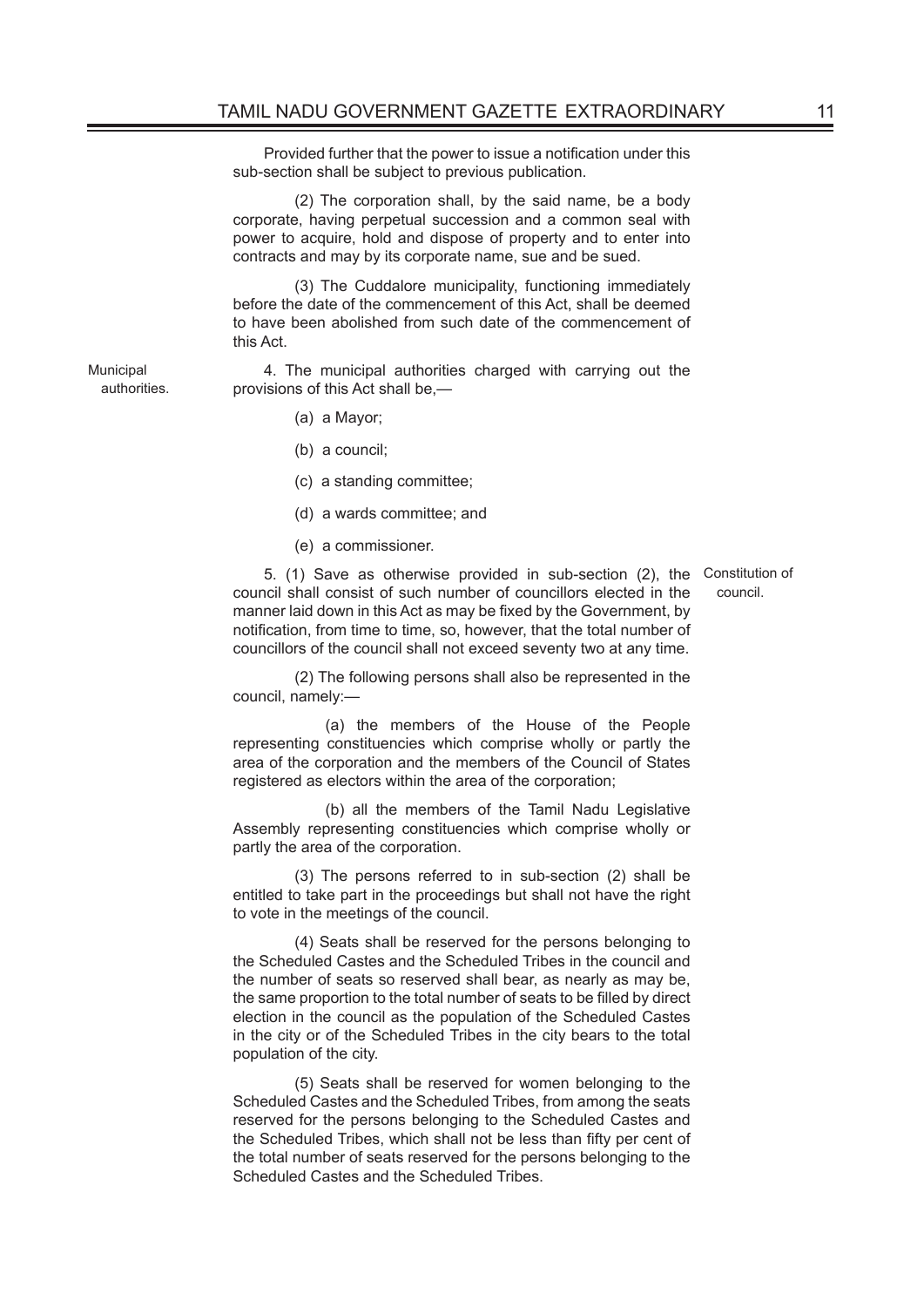(6) Seats shall be reserved for women in the council and the number of seats reserved for women shall not be less than fifty per cent including the number of seats reserved for women belonging to the Scheduled Castes and Scheduled Tribes of the total number of seats in the council.

(7) The reservation of seats under sub-sections (4) and (5) shall cease to have effect on the expiry of the period specified in Article 334 of the Constitution.

6. (1) The corporation, unless sooner dissolved, shall Duration of continue for five years from the date appointed for its first meeting after each ordinary election and no longer and the said period of five years shall operate as a dissolution of the corporation.

(2) An election to constitute the corporation shall be completed,—

(a) before the expiry of its duration specified in subsection (1); or

 (b) before the expiration of a period of six months from the date of its dissolution:

 Provided that where the remainder of the period for which the dissolved corporation would have continued, is less than six months, it shall not be necessary to hold any election, under this sub-section for constituting the corporation for such period.

Tamil Nadu Act V of 1920.

7. (1) Subject to the provisions of sub-sections (2) and (3), the Tamil Nadu District Tamil Nadu District Municipalities Act, 1920 (hereinafter referred to as the "District Municipalities Act") shall, with effect on and from the date of the commencement of this Act, cease to apply to the local area comprised within the city of Cuddalore.

(2) Such cessor shall not affect,—

 (a) the previous operation of the District Municipalities Act in respect of the local area comprised within the city of Cuddalore;

 (b) any penalty, forfeiture or punishment incurred in respect of any offence committed against the District Municipalities Act; or

 (c) any investigation, legal proceedings or remedy in respect of such penalty, forfeiture or punishment, and any such penalty, forfeiture or punishment may be imposed as if this Act had not been passed.

(3) Notwithstanding anything contained in sub-section (1), all appointments, notifications, notices, rules, bye-laws, regulations, orders, directions, licences, permissions, schemes, forms and powers, made or issued or conferred under the District Municipalities Act and in force on the date of the commencement of this Act shall, so far as they are not inconsistent with the provisions of this Act, continue to be in force in the local area comprised within the city of Cuddalore until they are replaced by the appointments, notifications, notices, rules, *bye-laws,* regulations, orders, directions, licences, permissions, schemes, forms and powers to be made or issued or conferred under this Act.

corporation.

Municipalities Act, 1920 not to apply.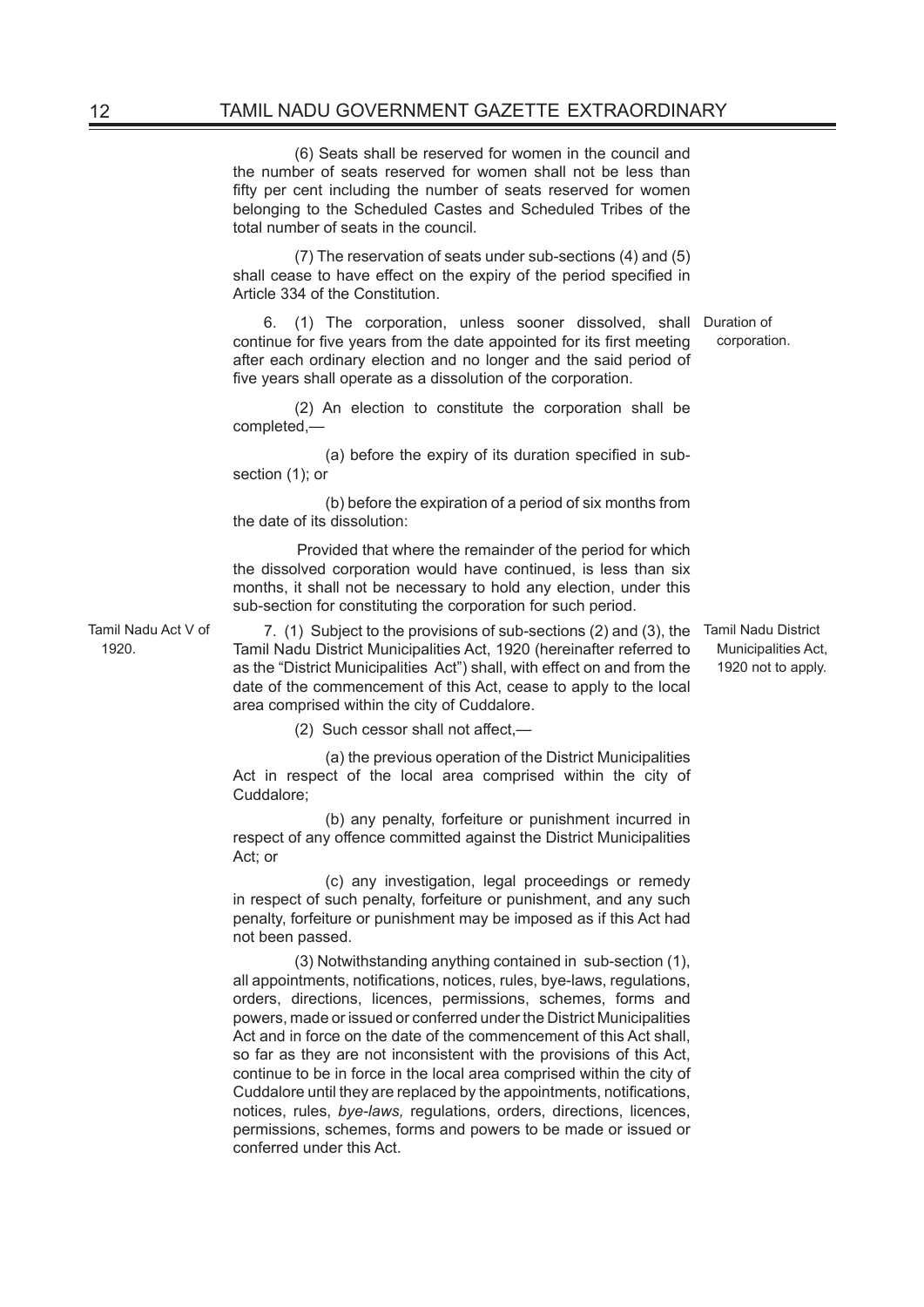8. (1) Save as otherwise expressly provided herein, all the provisions of the 1981 Act, including the provisions relating to the levy and collection of any tax or fee are hereby extended to and shall apply, *mutatis mutandis* to the corporation and the 1981 Act shall, in relation to the corporation, be read and construed as if the provisions of this Act had formed part of the 1981 Act.

(2) For the purpose of facilitating the application of the provisions of the 1981 Act to the corporation, the Government may, by notification, make such adaptations and modifications of the 1981 Act and the rules and *bye-laws* made thereunder, whether by way of repealing, amending or suspending any provisions thereof, as may be necessary or expedient and thereupon, the 1981 Act and the rules made thereunder, shall apply to the corporation subject to the adaptations and modifications so made.

(3) Notwithstanding that no provision or insufficient provision has been made under sub-section (2) for the adaptation of the provisions of the 1981 Act, or the rules and bye-laws made thereunder, any court, tribunal or authority required or empowered to enforce these provisions may, for the purpose of facilitating their application to the corporation, construe these provisions in such manner, without affecting the substance, as may be necessary or proper having regard to the matter before the court, tribunal or authority.

(4) In the 1981 Act as extended and applied to the city of Cuddalore —

 (a) any reference to the city of Coimbatore and Coimbatore municipality, shall by reason of this Act, be construed as a reference to the city of Cuddalore and Cuddalore municipality, respectively; and

 (b) any reference to the Coimbatore Corporation, Corporation of Coimbatore and Municipal Corporation of Coimbatore, shall by reason of this Act, be construed as a reference to the Cuddalore Corporation, Corporation of Cuddalore and Municipal Corporation of Cuddalore, respectively.

9. (1) All property, all rights of whatever kind, used, enjoyed or Transitional possessed by and all interests of whatever kind owned by or vested in, or held in trust by or for the municipal council with all rights of whatever kind used, enjoyed or possessed by the municipal council as well as all liabilities legally subsisting against the municipal council, on and from the date of the commencement of this Act and subject to such directions as the Government may, by general or special order, give in this behalf, vest with the corporation.

(2) All arrears of taxes or other payments by way of composition for a tax, or due for expenses or compensation, or otherwise due to the municipal council on the date of such commencement may be recovered as if they had accrued to the corporation and may be recovered as if such arrears or payments had become due, under the provisions of this Act.

Application of provisions of 1981 Act to corporation.

provisions.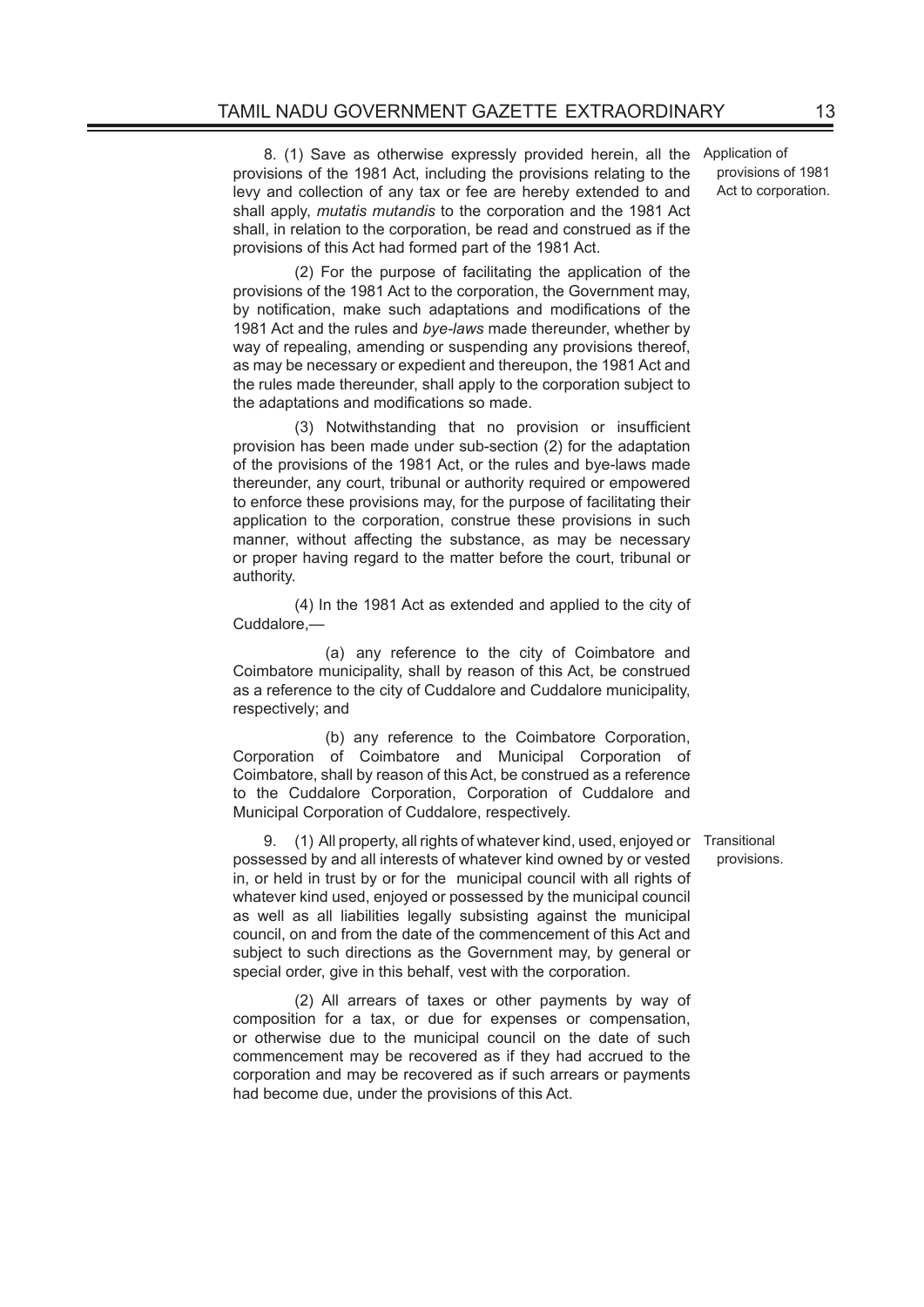(3) All taxes, fees and duties, which immediately before the date of the commencement of this Act were being levied by the municipal council shall be deemed to have been levied by the corporation under the provisions of this Act and shall continue to be in force accordingly until such taxes, fees and duties are revised, cancelled or superseded by anything done or any action taken under this Act.

(4) All proceedings taken by, or against, the municipal council or authority or any person under the District Municipalities Act may be continued by, or against, the corporation, authority or person as if such proceedings had been commenced under the provisions of this Act.

(5) Any action taken under the District Municipalities Act, by any authority before the date of such commencement shall be deemed to have been taken by the authority competent to take such action under this Act as if this Act had been in force.

(6) Notwithstanding anything contained in this Act, every officer or employee who, immediately before the date of the commencement of this Act, was in the service of the municipality shall, on and from the date of such commencement, be deemed to be an officer or employee of the corporation:

Provided that—

 (a) the terms and conditions applicable to such officers and employees consequent on their absorption in the service of the corporation shall not be less favourable than those applicable to such employees immediately before the date of such commencement, as regards pay and allowances, leave, pension, gratuity, provident fund and age of superannuation; and

(b) the service rendered by any such officer or other employee under the municipality upto the date of such commencement shall be deemed to be service under the corporation and he shall be entitled to count that service for the purpose of increment, leave, pension, provident fund and gratuity:

Provided further that any officer or other employee serving in the municipality shall be given an option to be exercised within such time and in such manner as may be prescribed either to be absorbed in the service of the corporation or to be transferred to the service referred to in section 73-A of the District Municipalities Act or to be retrenched from the service of the municipality on such retrenchment benefits as may be prescribed.

(7) Any division of the Cuddalore municipality into wards, made under the District Municipalities Act, and in force on the date of the commencement of this Act shall be deemed to be a division of the corporation until altered.

(8) The electoral roll prepared for the Cuddalore municipality under the District Municipalities Act, and in force on the date of the commencement of this Act, shall be deemed to be the electoral roll for the corporation until a new electoral roll is prepared and published and the part of the electoral roll relating to each ward of the municipality shall be deemed to be the list of the electoral roll for the corresponding division of the corporation.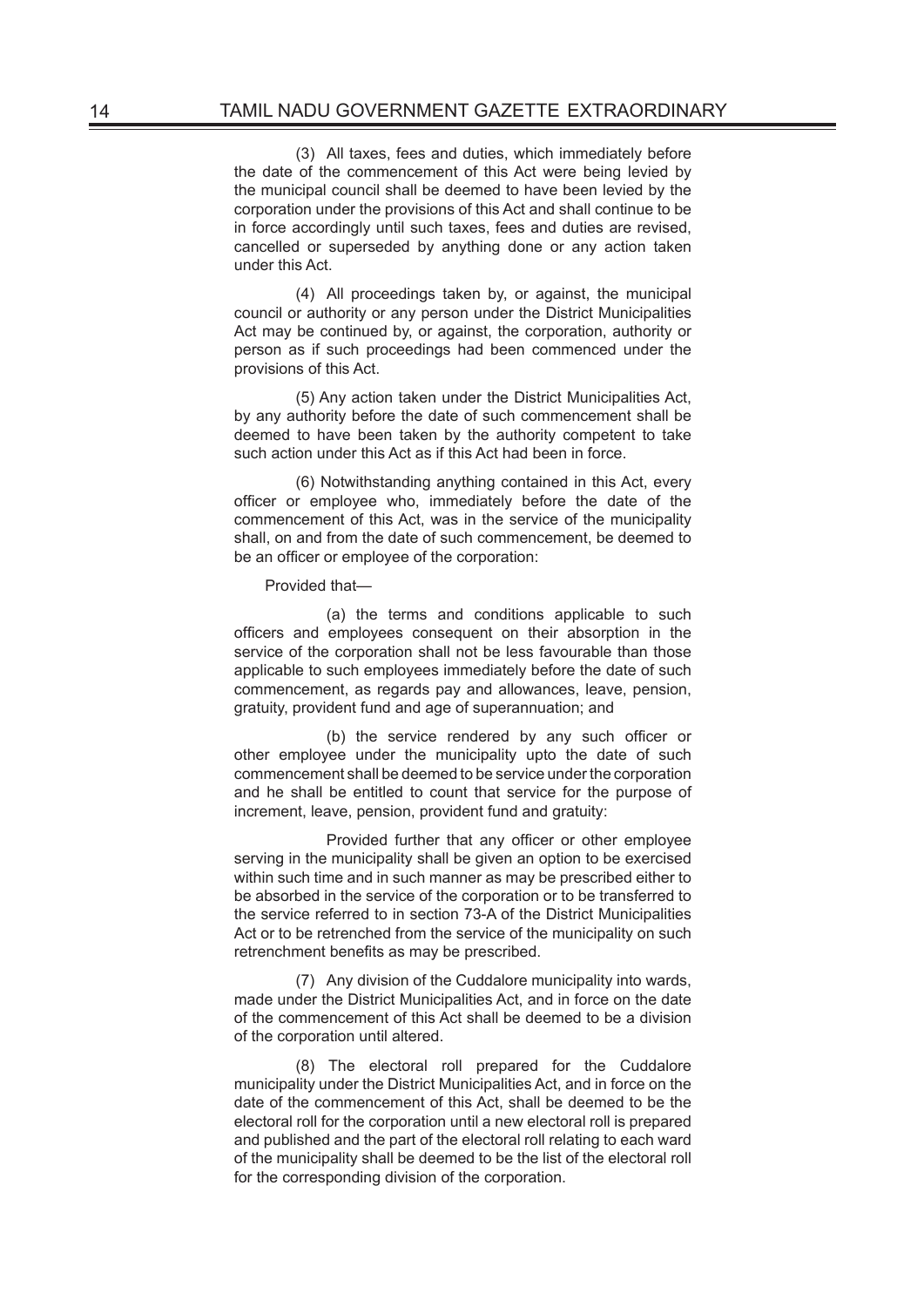10. (1) There shall be appointed by the Government, by Appointment of notification, a Special Officer to exercise the powers, perform the duties and discharge the functions of— Special Officer.

- (a) the council,
- (b) the standing committee,
- (c) the commissioner, and
- (d) the wards committee.

(2) The Special Officer shall exercise the powers, perform the duties and discharge the functions,—

 (a) of the corporation, until the elected councillors come into office;

 (b) of the standing committee, until a standing committee is appointed by the corporation; and

 (c) of the commissioner, until a commissioner is appointed by the Government and such officer may, if the Government so direct, receive remuneration for his services from the municipal fund.

(3) Until a new Special Officer is appointed by the Government under sub-section (1), the Special Officer of the municipality functioning immediately before the date of commencement of this Act shall be deemed to be the Special Officer of the corporation and he shall exercise the powers and perform the duties and discharge the functions as those exercised, performed and discharged by the Special Officer appointed under sub-section (1).

(4) The Special Officer appointed under sub-section (1) shall hold office for six months from the date of his appointment or until the day on which the first meeting of the council is held after ordinary elections to the corporation, whichever is earlier.

11. (1) The Government may make rules for carrying out the Power to make rules. purposes of this Act.

(2) (a) All rules made under this Act shall be published in the *Tamil Nadu Government Gazette* and, unless they are expressed to come into force on a particular day, shall come into force on the day on which they are so published.

(b) All notifications issued under this Act shall, unless they are expressed to come into force on a particular day, come into force on the day on which they are so published.